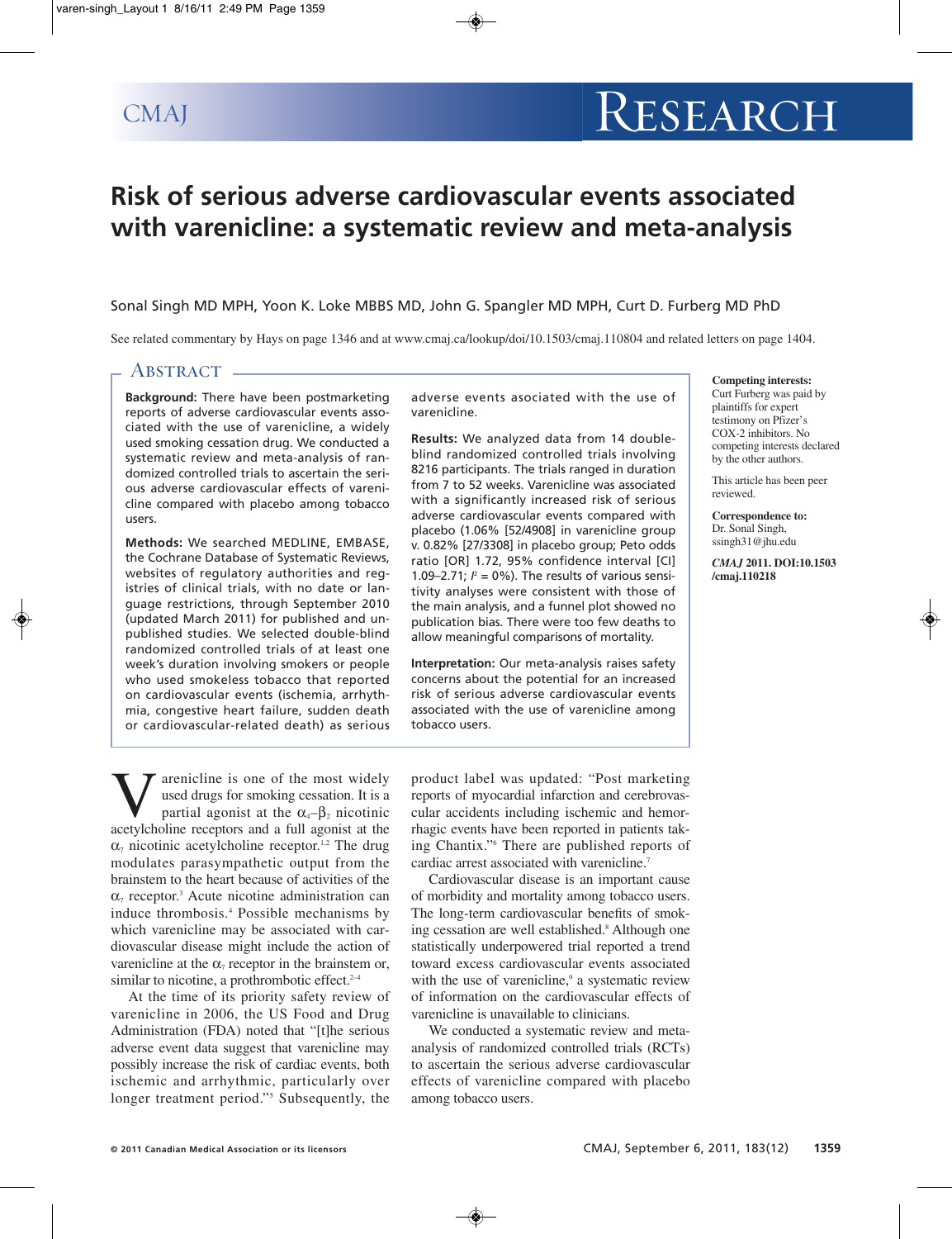# **Methods**

#### **Literature search**

We initially searched MEDLINE and EMBASE in September 2010 using free text and indexing terms for "varenicline" and "clinical trials." At the same time, we identified unpublished studies from the websites of regulatory authorities (the FDA and the European Medicines Agency), as well as results of clinical trials of varenicline included in the ClinicalTrials.gov Results Database (www.clinicaltrials.gov/ct2/info/results) and the industry-sponsored Clinical Study Results Database (www.clinicalstudyresults.org/home). In March 2011, we conducted an updated search using an optimized filter for MEDLINE and an RCT filter for EMBASE; we also searched the Cochrane Central Register of Controlled Trials. We evaluated the bibliographies of included trials and recent systematic reviews, Cochrane reviews<sup>1</sup> and meta-analyses for relevant RCTs. We did not have any language restrictions. Details of our search strategy appear in Appendix 1 (available at www.cmaj.ca/lookup/suppl /doi:10.1503/cmaj.110218/-/DC1).

We selected double-blind RCTs with at least one week of follow-up that evaluated varenicline as the intervention drug versus a placebo among tobacco users and that reported on cardiovascular events (including no events). We excluded RCTs involving non-tobacco users and observational studies.

We chose the minimum follow-up period of one week to ascertain the early cardiovascular effects of varenicline, because the half-life of the drug is about 24 hours and at least five half-lives are needed to reach a steady state.<sup>10</sup> Our primary analysis focused on double-blind placebocontrolled trials, because blinding is critical to the adequate ascertainment of serious adverse events and because placebo-controlled trials provide unconfounded estimates of treatment effect. In addition, nicotine replacement therapy may be associated with cardiovascular risk. <sup>11</sup> Open-label trials and trials of varenicline and active comparators were systematically identified and evaluated in a sensitivity analysis.

#### **Outcome measures**

The primary outcome was any ischemic or arrhythmic adverse cardiovascular event (myocardial infarction, unstable angina, coronary revascularization, coronary artery disease, arrhythmias, transient ischemic attacks, stroke, sudden death or cardiovascular-related death, or congestive heart failure) reported by the investigators during the double-blind period of the trial. We evaluated allcause mortality as a secondary outcome.

## **Data abstraction**

We scanned all titles and abstracts of studies identified through our searches and excluded articles that clearly did not meet the selection criteria. We evaluated full-text versions of the remaining articles for their eligibility to be included in the review. We evaluated trials listing adverse events and recorded numerical data on adverse cardiovascular events and specific descriptions of cardiovascular events in the studies up to the completion of the specified follow-up period. We collected information on the study design, the phase of the trial, the location of the study, any exclusions from enrolment of patients with cardiac conditions and significant cardiac risk factors, the dose of varenicline, the patients' mean age, the proportion of patients who were men, the ethnicity, the duration of tobacco use and relevant outcomes. To avoid potential duplication, we reconciled studies published in journals with trial reports from the manufacturer and regulatory authorities.

#### **Assessment of risk of bias**

We evaluated the studies for adequacy of sequence generation, allocation concealment, blinding of participants and personnel, reporting of withdrawals and loss to follow-up, and reporting of adverse outcomes. <sup>12</sup> Two of us (S.S. and J.G.S. or Y.K.L.) were independently involved in all stages of study selection, data extraction and quality assessment. All discrepancies were resolved after rechecking the source papers and further discussion among the reviewers, with arbitration by a third reviewer (C.D.F) and full consensus before inclusion.

#### **Data synthesis**

We used Review Manager (RevMan version 5.025; Nordic Cochrane Center, Copenhagen, Denmark) to conduct the meta-analysis. The unit of analysis was individuals with adverse cardiovascular events. Analysis was by intention to treat and included all participants, including dropouts, to minimize bias due to differences in dropout numbers between groups. We used the Peto method to calculate odds ratios (ORs) and 95% confidence intervals (CIs) because this method provides the best confidence interval coverage and is more powerful and relatively less biased than the random-effects analysis when dealing with low event rates.<sup>13</sup> Statistical heterogeneity was assessed using the  *statistic,* with values of 50% or more indicating a substantial level of heterogeneity. <sup>14</sup> Statistical significance was set at two-sided  $\alpha$  of 0.05. In trials that had more than two intervention groups, we preserved randomization but collapsed the multi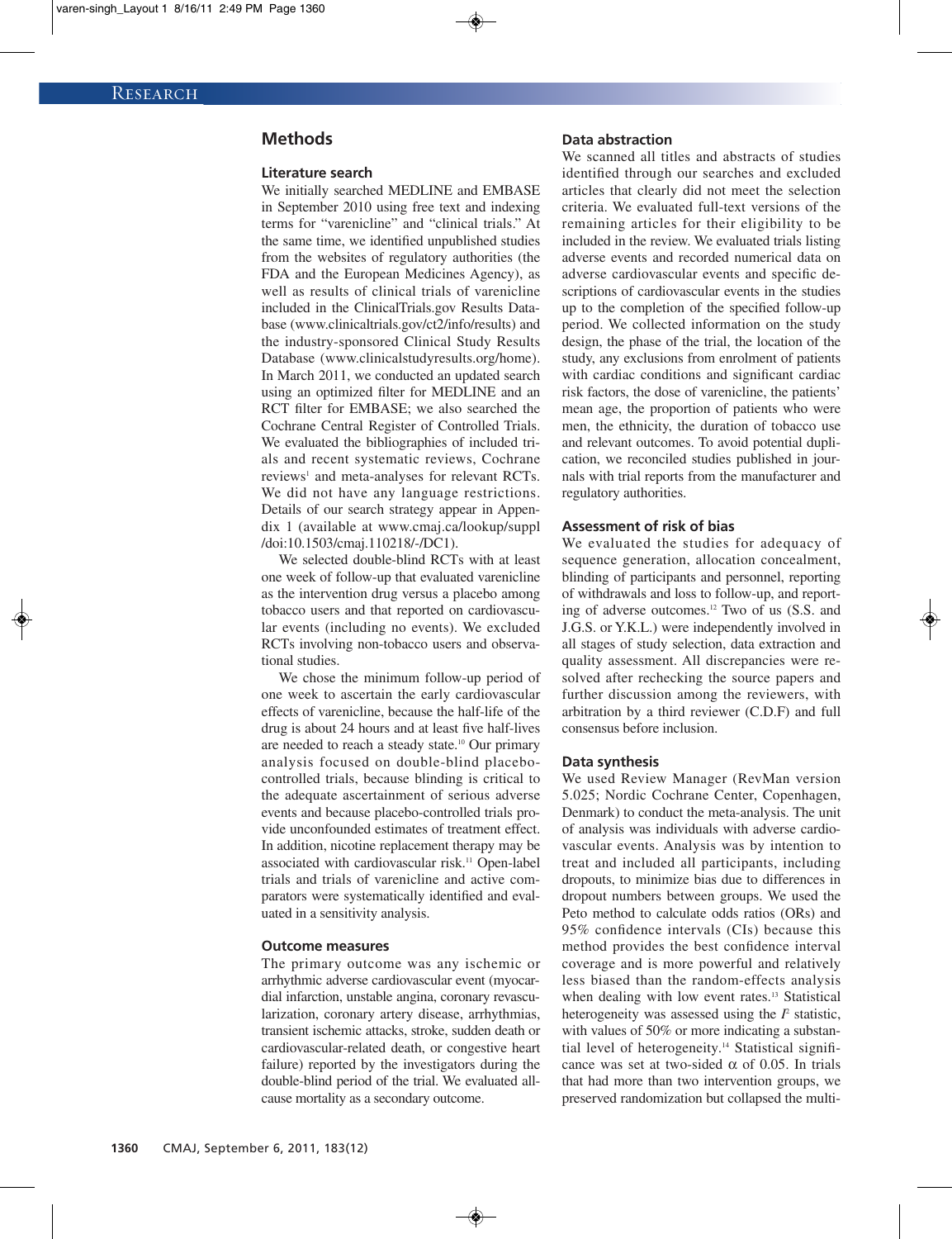ple intervention arms (e.g., varenicline 0.25 mg twice daily and 0.5 mg twice daily) into single treatment arms. 12

To account for potential imbalance in trial size and in the number of studies with zero events, prespecified sensitivity analyses were conducted using the fixed Mantel–Haenszel test. 14,15 Prespecified sensitivity analyses were also conducted to determine the influence on effect size of the choice of comparators (placebo v. active controls), and of the role of individual trials by excluding the most influential trial. <sup>9</sup> To maintain similarity of investigator-reported definitions of cardiovascular events across the trials, we conducted sensitivity analyses to determine the robustness of effect size when unadjudicated cardiovascular events were added from the trial that reported adjudicated events. <sup>9</sup> We evaluated the effects of limiting our analysis to trials that used a similar dose of varenicline (1 mg twice daily) or to trials that reported only on specific cardiovascular outcomes of myocardial infarction, stroke and cardiovascularrelated death. Publication bias was estimated via examination of asymmetry in a funnel plot.

The protocol is available on request from the corresponding author.

# **Results**

### **Study characteristics**

The selection of studies included in our review is summarized in Figure 1. Fourteen double-blind placebo-controlled trials were included in the meta-analysis. 9,16–28 An additional open-label trial of varenicline versus nicotine replacement therapy was included in the sensitivity analysis.<sup>29</sup>

Characteristics of the trials are summarized in Table 1 and Appendix 2 (available at www .cmaj.ca/lookup/suppl/doi:10.1503/cmaj.110218 /-/DC1). The 14 double-blind placebo-controlled trials enrolled a total of 8216 patients (4908 in the varenicline arms, 3308 in the placebo arms). The sample sizes ranged from 250 to 1210. The duration of treatment ranged from 7 weeks to 52 weeks, and the total duration of study, including treatment and follow-up, ranged from 24 to 52 weeks. All but one of the trials enrolled smokers; the remaining trial enrolled people who used smokeless tobacco. <sup>18</sup> The primary outcome was the continuous abstinence rate in 12 trials,<sup>9,16-25,27</sup> the long-term quit rate in 1 trial <sup>26</sup> and long-term safety in 1 trial.<sup>28</sup> All but one of the trials excluded patients with a history of cardiovascular disease; the remaining trial included participants with stable cardiovascular disease but excluded those with unstable cardiovascular disease. <sup>9</sup> Two of the 14 RCTs also had a bupropion comparator group. 19,20 In most of the trials, the dose of vareniciline was 1 mg twice daily. Three trials reported on lower doses of varenicline. 21,23,24

Details of the risk-of-bias assessment appear in Table 2 and Appendix 3 (available at www.cmaj.ca /lookup/suppl/doi:10.1503/cmaj.110218/-/DC1). Nine RCTs were judged to be at low risk of bias (adequate sequence generation, allocation concealement and double blinding, and clear reporting of withdrawal rates);<sup>9,18-23,26,27</sup> the remaining five RCTs were at unclear risk of bias owing to incomplete reporting of randomization. 16,17,24,25,28 The openlabel trial had an unclear risk of bias. <sup>29</sup> Loss to follow-up ranged from as low as none (in a treatment



**Figure 1: Selection of double-blind placebo-controlled randomized controlled trials (RCTs) for inclusion in the systematic review and meta-analysis of the risk of serious adverse cardiovascular events associated with varenicline use. \*An additional open-label trial of varenicline versus nicotine replacement therapy was included in the sensitivity analysis.**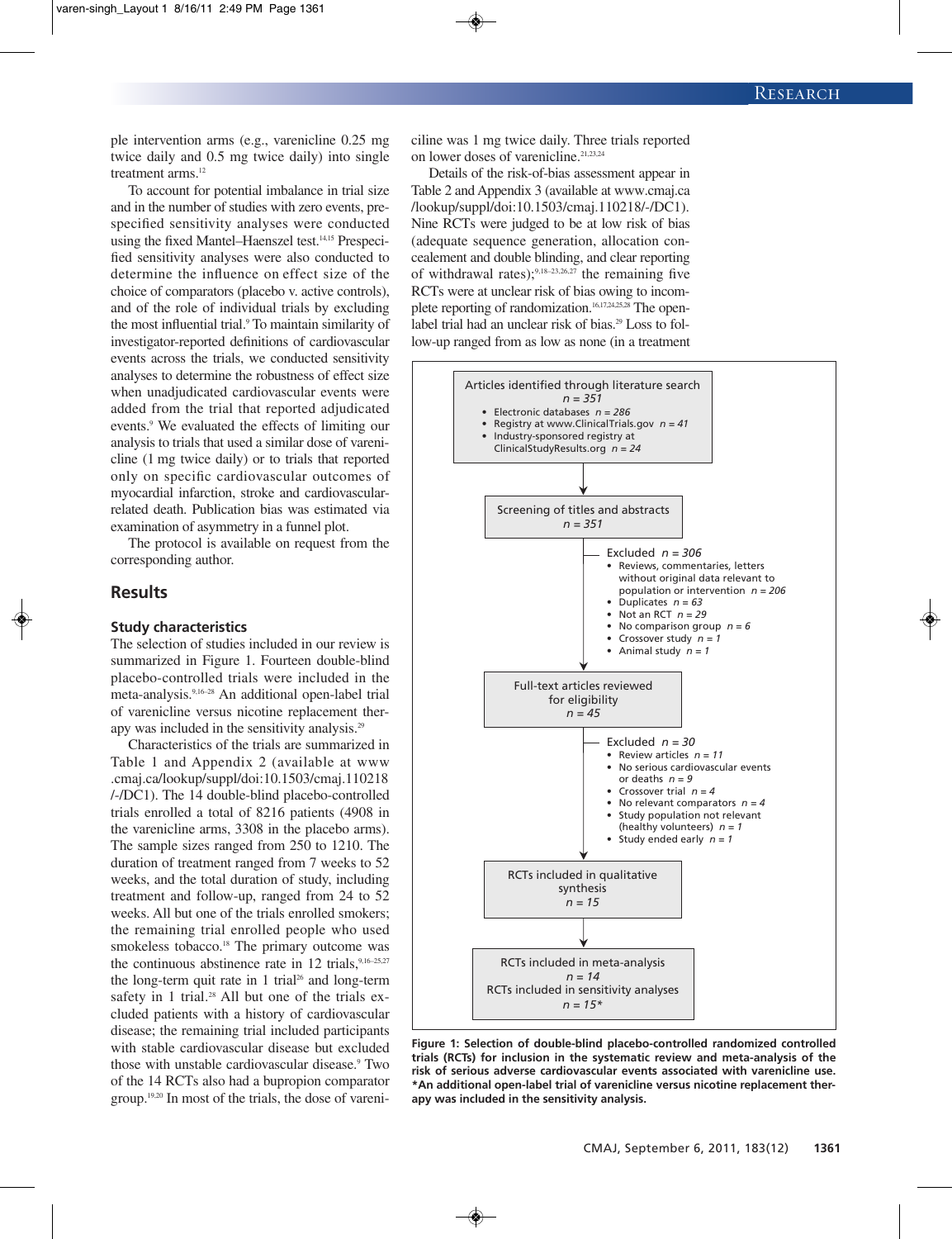| <b>Table 1:</b> Characteristics of randomized controlled trials of varenicime included in the analysis of serious adverse cardiovascular<br>events* |                                          |                 |                                                      |                                                                               |                                       |                        |                                |             |
|-----------------------------------------------------------------------------------------------------------------------------------------------------|------------------------------------------|-----------------|------------------------------------------------------|-------------------------------------------------------------------------------|---------------------------------------|------------------------|--------------------------------|-------------|
| Study                                                                                                                                               | Duration of Duration<br>treatment,<br>wk | of study,<br>wk | Primary<br>outcome                                   | Cardiac<br>exclusions at enrolment                                            | Drug and dose                         | No. of<br>participants | Age, yr, mean<br>(SD or range) | Males,<br>% |
| Protocol                                                                                                                                            | 12                                       | 26              | Continous<br>abstinence rate                         | Clinically significant CVD                                                    | Varenicline 1 mg bid                  | 394                    | 43.1 (18–69)                   | 60.4        |
| A3051080, 2010 <sup>th</sup>                                                                                                                        |                                          |                 |                                                      | in last 6 mo, systolic<br>$BP > 150$ mm Hg                                    | Placebo                               | 199                    | 43.9 (20-71)                   | 60.4‡       |
| Protocol                                                                                                                                            | 12                                       | 24              | Continous quit<br>rate, continous<br>abstinence rate | No serious or unstable                                                        | Varenicline 1 mg bid                  | 493                    | 43.9 (18–75)                   | 60.3        |
| A3051095, 2010 <sup>17</sup>                                                                                                                        |                                          |                 |                                                      | disease in last 6 mo                                                          | Placebo                               | 166                    | 43.2 (18–72)                   | 60.0        |
| Fagerstrom                                                                                                                                          | 12                                       | 26              | Continous quit<br>rate                               | Any serious                                                                   | Varenicline 1 mg bid                  | 214                    | 43.9 (12.0)                    | 88.7        |
| et al., 2010 <sup>18</sup>                                                                                                                          |                                          |                 |                                                      | medical condition                                                             | Placebo                               | 218                    | 43.9 (12.0)                    | 89.9        |
| Gonzales et<br>al., 2006 <sup>19</sup>                                                                                                              | 12                                       | 52              | Continous quit<br>rate                               | CVD within last 6 mo                                                          | Varenicline 1 mg bid                  | 352                    | 42.5 (11.1)                    | 50.0        |
|                                                                                                                                                     |                                          |                 |                                                      |                                                                               | Bupropion 150 mg bid                  | 329                    | 42.0 (11.7)                    | 58.4        |
|                                                                                                                                                     |                                          |                 |                                                      |                                                                               | Placebo                               | 344                    | 42.6 (11.8)                    | 54.1        |
| Jorenby et al.,                                                                                                                                     | 12                                       | 52              | Continous quit<br>rate                               | Clinically significant CVD<br>in last 6 mo                                    | Varenicline 1 mg bid                  | 344                    | 44.6 (11.4)                    | 55.2        |
| $2006^{20}$                                                                                                                                         |                                          |                 |                                                      |                                                                               | Bupropion 150 mg bid                  | 342                    | 42.9 (11.9)                    | 60.2        |
|                                                                                                                                                     |                                          |                 |                                                      |                                                                               | Placebo                               | 341                    | 42.3 (11.6)                    | 58.1        |
| Nakamura et                                                                                                                                         | 12                                       | 52              | Continous<br>abstinence rate                         | Unstable CVD                                                                  | Varenicline 1 mg bid                  | 156                    | 40.1 (11.6)                    | 79.2        |
| al., 2007 $^{21}$                                                                                                                                   |                                          |                 |                                                      |                                                                               | Varenicline 0.5 mg bid                | 156                    | 39.0 (12.0)                    | 71.1        |
|                                                                                                                                                     |                                          |                 |                                                      |                                                                               | Varenicline 0.25 mg<br>bid            | 153                    | 40.2 (12.3)                    | 72.7        |
|                                                                                                                                                     |                                          |                 |                                                      |                                                                               | Placebo                               | 154                    | 39.9 (12.3)                    | 76          |
| Niaura et al.,                                                                                                                                      | 12                                       | 52              | Continous<br>abstinence rate                         | History of CVD                                                                | Varenicline 1 mg/d                    | 160                    | 41.5 (11.3)                    | 50.3        |
| 2008 <sup>22</sup>                                                                                                                                  |                                          |                 |                                                      |                                                                               | Placebo                               | 160                    | 42.1 (11.7)                    | 53.5        |
| Nides et al.,<br>$2006^{23}$                                                                                                                        | $\overline{7}$                           | 52              | Continous<br>abstinence rate                         | History of CVD                                                                | Varenicline 0.3 mg/d                  | 128                    | 41.9 (10.6)                    | 50.0        |
|                                                                                                                                                     |                                          |                 |                                                      |                                                                               | Varenicline 1 mg/d                    | 128                    | 42.9 (10.5)                    | 43.7        |
|                                                                                                                                                     |                                          |                 |                                                      |                                                                               | Varenicline 1 mg bid                  | 127                    | 41.9 (9.8)                     | 50.4        |
|                                                                                                                                                     |                                          |                 |                                                      |                                                                               | Bupropion 150 mg bid                  | 128                    | 40.5 (10.8)                    | 45.2        |
|                                                                                                                                                     |                                          |                 |                                                      |                                                                               | Placebo                               | 127                    | 41.6 (10.4)                    | 52.0        |
| Oncken et al.,<br>$2006^{24}$                                                                                                                       | 12                                       | 52              | Continous<br>abstinence rate                         | History of CVD                                                                | Varenicline 1 mg bid<br>titrated      | 130                    | 42.2 (10.7)                    | 48.5        |
|                                                                                                                                                     |                                          |                 |                                                      |                                                                               | Varenicline 1 mg bid<br>nontitrated   | 129                    | 43.7 (10.0)                    | 48.8        |
|                                                                                                                                                     |                                          |                 |                                                      |                                                                               | Varenicline 0.5 mg bid<br>titrated    | 130                    | 43.5 (10.5)                    | 53.1        |
|                                                                                                                                                     |                                          |                 |                                                      |                                                                               | Varenicline 0.5 mg bid<br>nontitrated | 129                    | 42.9 (10.1)                    | 45.0        |
|                                                                                                                                                     |                                          |                 |                                                      |                                                                               | Placebo                               | 129                    | 43.0 (9.4)                     | 51.9        |
| Rigotti et al.<br>$2010^{\circ}$                                                                                                                    | 12                                       | 52              | Continous<br>abstinence rate                         | <b>Excluded if unstable CVD</b><br>in last 2 mo; included<br>with stable CVD§ | Varenicline 1 mg bid                  | 355                    | 57.0 (8.6)                     | 75.2        |
|                                                                                                                                                     |                                          |                 |                                                      |                                                                               | Placebo                               | 359                    | 55.9 (8.3)                     | 82.2        |
| Tashkin<br>et al., † 2010 <sup>25</sup>                                                                                                             | 12                                       | 52              | Continous<br>abstinence rate                         | Unstable CVD or history<br>of CVD in last 6 mo                                | Varenicline 1 mg bid                  | 250                    | 57.2 (35–83)                   | 62.5        |
|                                                                                                                                                     |                                          |                 |                                                      |                                                                               | Placebo                               | 254                    | 57.1 (34–77)                   | 62.2        |
| Tonstad et al.,<br>2006 <sup>26</sup>                                                                                                               | 12                                       | 52              | rate                                                 | Long-term quit CVD within last 6 mo                                           | Varenicline 1 mg bid                  | 603                    | 45.4 (10.4)                    | 50.2        |
|                                                                                                                                                     |                                          |                 |                                                      |                                                                               | Placebo                               | 607                    | 45.3 (10.4)                    | 48.3        |
| Tsai et al.,<br>$2007^{27}$                                                                                                                         | 12                                       | 24              | Continous<br>abstinence rate                         | Unstable CVD                                                                  | Varenicline 1 mg bid                  | 126                    | 39.7 (9.3)                     | 84.9        |
|                                                                                                                                                     |                                          |                 |                                                      |                                                                               | Placebo                               | 124                    | 40.9 (11.1)                    | 92.7        |
| Williams et al.,<br>$2007^{28}$                                                                                                                     | 52                                       | 52              | Long-term<br>safety                                  | Clinically significant CVD<br>in last 6 mo                                    | Varenicline 1 mg bid                  | 251                    | 48.2 (12.3)                    | 50.6        |
|                                                                                                                                                     |                                          |                 |                                                      |                                                                               | Placebo                               | 126                    | 46.6 (12.1)                    | 48.4        |
| Aubin et al.,                                                                                                                                       | 12                                       | 52              | Continous<br>abstinence rate                         | Serious or unstable<br>disease in last 6 mo                                   | Varenicline 1 mg bid                  | 378                    | 42.9 (10.5)                    | 48.4        |
| 2008 <sup>29</sup>                                                                                                                                  |                                          |                 |                                                      |                                                                               | Nicotine transdermal<br>patch         | 379                    | 42.9 (12.0)                    | 50.0        |

**Table 1:** Characteristics of randomized controlled trials of varenicline included in the analysis of serious adverse cardiovascular

Note: BP = blood pressure, CVD = cardiovascular disease, SD = standard deviation.

\*All but one of the trials involved smokers; the study by Fagerstrom et al.<sup>18</sup> involved users of smokeless tobacco. Additional study characteristics are available in Appendix 2 (www.cmaj.ca/lookup/suppl/doi:10.1503/cmaj.110218/-/DC1).

†Investigators enrolled smokers with mild to moderate chronic obstructive pulmonary disease.

‡The proportion of males in study overall; the proportion in each study arm was not reported.

§The proportion of participants with cardiac disease in varenicline versus placebo groups was angina 53.2% v. 47.9%, myocardial infarction 45.9% v. 52.4%, prior coronary revascularization 46.2% v. 51.5%, and stroke 4.5% v. 6.7%.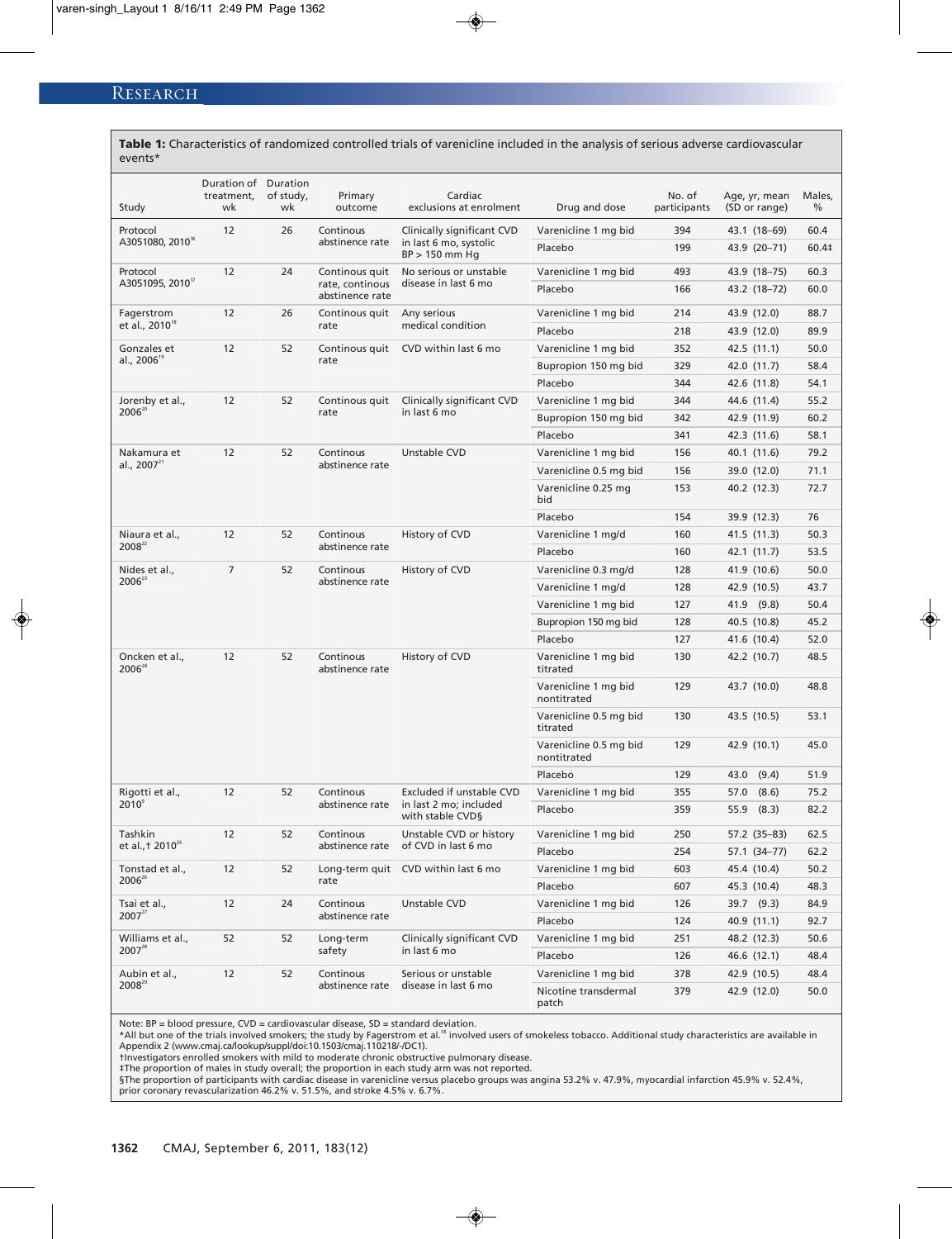$arm<sup>24</sup>$  and a placebo arm<sup>27</sup>) to as high as 28.6% (in a placebo arm<sup>24</sup>); loss to follow-up was higher in the placebo arm in most of the trials except three, in which it was higher in the varenicline arm.<sup>9,18,27</sup>

Thirteen trials did not use an objective definition of cardiovascular events and evaluated such events as serious if they resulted in hospital admission, disability or death. 16–28 Although the role of adjudication of major clinical events remains unclear, <sup>30</sup> one trial adjudicated cardiovascular events and reported on investigatorreported cardiovascular events that did not reach the threshold for adjudication. <sup>9</sup> All of the included trials reported on mortality. 9,16–28 Data on adverse cardiovascular events and mortality are shown in Appendix 4 (available at www.cmaj.ca /lookup/suppl/doi:10.1503/cmaj.110218/-/DC1).

# **Risk of serious adverse cardiovascular events and death**

The meta-analysis showed a significantly increased risk of serious adverse cardiovascular events associated with varenicline compared with placebo (Peto OR 1.72, 95% CI 1.09–2.71;  $I^2 = 0\%$ ) (Figure 2).<sup>9,16–28</sup>

Only five trials reported deaths (7/4908 in the varenicline group v. 7/3308 in the placebo group. 9,19,21,25,26 This precluded any pooling of such sparse data in a meta-analysis.

### **Sensitivity analyses**

Sensitivity analyses $9,16-28$  using the reciprocal of the treatment arm with a continuity correction (fixed Mantel–Haenszel OR 1.67, 95% CI 1.06–2.64) or without a continuity correction (fixed Mantel–Haenszel OR 1.77, 95% CI 1.09–2.88) showed results similar to those of the primary analysis (Table 3). The sensitivity analysis in which we included data for active comparators (nicotine replacement therapy in the open-label trial <sup>29</sup> and bupropion in two placebo-controlled trials<sup>19,20</sup>) showed results similar to those of the the primary analysis (Peto OR 1.67, 95% CI 1.07–2.62). 9,16–29 When we excluded the most influential trial (which involved participants with stable cardiovascular disease), <sup>9</sup> the results were also similar to those of the primary analysis (Peto OR 2.54, 95% CI  $1.26-5.12$ ).<sup>16-28</sup> The same was true when we included investigator-reported cardiovascular events from a trial that did not meet the threshold for adjudication<sup>9</sup> (Peto OR 1.91, 95% CI 1.25–2.94) 9,16–28 (Table 3).

In the sensitivity analysis in which we excluded data for varenicline doses less than 1 mg twice daily, the results were again similar to those of the primary analysis (Peto OR 1.76, 95% CI 1.11–2.77).<sup>9,16–20,22,25–28</sup> The data from the treatment arms that used lower doses (0.5 mg

|                                 |                        |                           | Adequate                      | Adequate                             | Adequate                  |  |
|---------------------------------|------------------------|---------------------------|-------------------------------|--------------------------------------|---------------------------|--|
|                                 | Adequate               | Adequate                  | blinding of                   | reporting of                         | reporting of              |  |
| Study                           | sequence<br>generation | allocation<br>concealment | personnel and<br>participants | withdrawals and<br>loss to follow-up | serious adverse<br>events |  |
| <b>Double-blind RCTs</b>        |                        |                           |                               |                                      |                           |  |
| Protocol A3051080 <sup>16</sup> | Unclear                | Unclear                   | Yes                           | Yes                                  | Yes                       |  |
| Protocol A305109517             | Unclear                | Unclear                   | Yes                           | Yes                                  | Yes                       |  |
| Fagerstrom et al. <sup>18</sup> | Yes                    | Yes                       | Yes                           | Yes                                  | Yes                       |  |
| Gonzales et al. <sup>19</sup>   | Yes                    | Yes                       | Yes                           | Yes                                  | Yes                       |  |
| Jorenby et al. <sup>20</sup>    | Yes                    | Yes                       | Yes                           | Yes                                  | Yes                       |  |
| Nakamura et al. <sup>21</sup>   | Yes                    | Yes                       | Yes                           | Yes                                  | Yes                       |  |
| Niaura et al. $^{22}$           | Yes                    | Yes                       | Yes                           | Yes                                  | Yes                       |  |
| Nides et al. $^{23}$            | Yes                    | Yes                       | Yes                           | Yes                                  | Yes                       |  |
| Oncken et al. <sup>24</sup>     | Unclear                | Unclear                   | Yes                           | Yes                                  | Yes                       |  |
| Rigotti et al. <sup>9</sup>     | Yes                    | Yes                       | Yes                           | Yes                                  | Yes                       |  |
| Tashkin et al. <sup>25</sup>    | Unclear                | Unclear                   | Yes                           | Yes                                  | Yes                       |  |
| Tonstad et al. <sup>26</sup>    | Yes                    | Yes                       | Yes                           | Yes                                  | Yes                       |  |
| Tsai et al. <sup>27</sup>       | Yes                    | Yes                       | <b>Yes</b>                    | Yes                                  | Yes                       |  |
| Williams et al. <sup>28</sup>   | Unclear                | Unclear                   | Yes                           | Yes                                  | Yes                       |  |
| <b>Open-label RCT</b>           |                        |                           |                               |                                      |                           |  |
| Aubin et al. <sup>29</sup>      | Yes                    | Unclear                   | Yes                           | Yes                                  | Yes                       |  |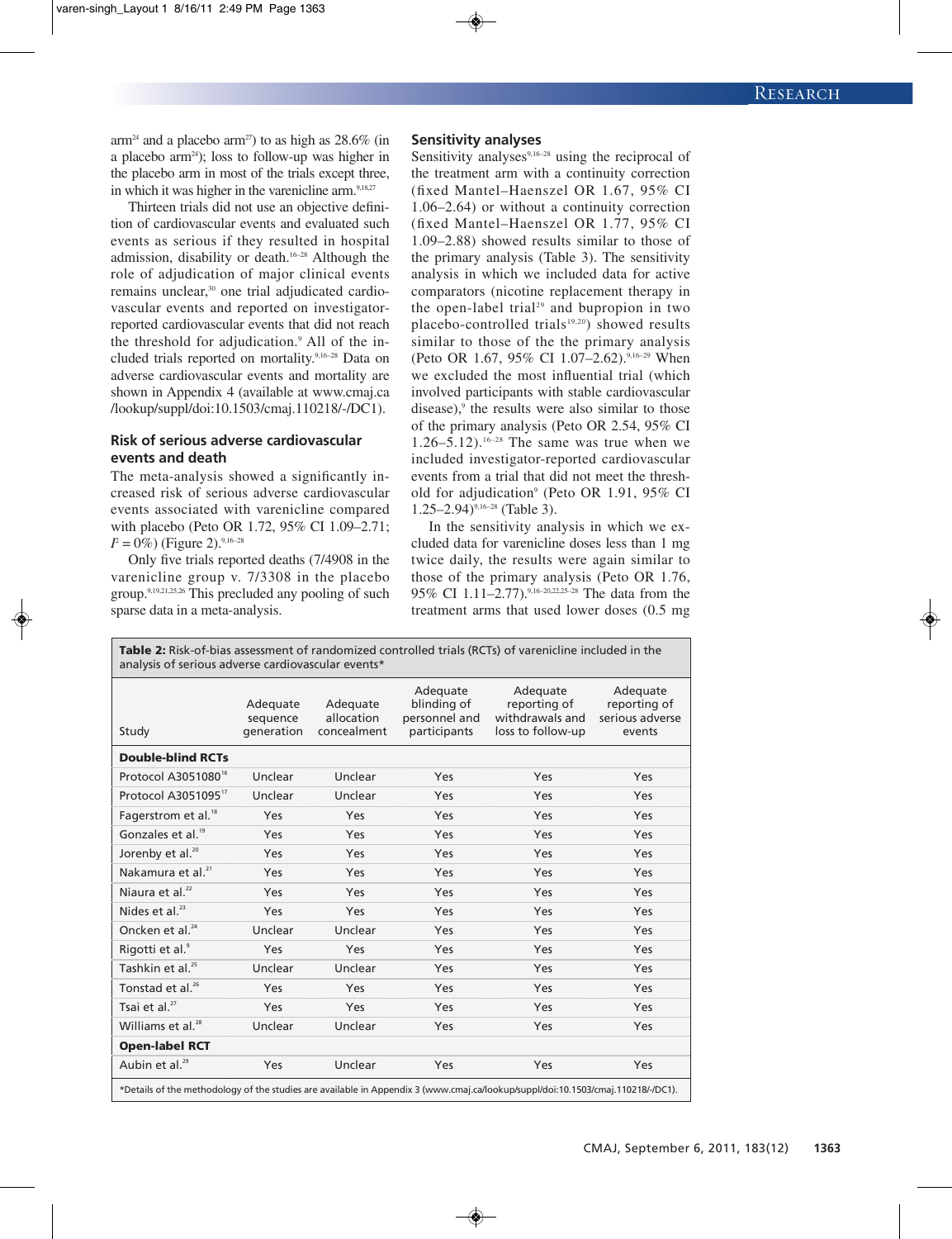twice daily, 0.3 mg/d and 0.25 mg twice daily) were too sparse to be pooled in a meta-analysis.

Only five trials reported on specific outcomes of myocardial infarction, stroke and cardiovascular-related death;<sup>9,19,22,25,28</sup> the sensitivity analysis of these limited data yielded a Peto OR of 1.80 (95% CI 0.83–3.91) which did not reach statistical significance.

There was no evidence of publication bias for

the primary outcome (see the funnel plot in Appendix 5, available at www.cmaj.ca/lookup /suppl/doi:10.1503/cmaj.110218/-/DC1).

# **Interpretation**

The use of varenicline among tobacco users was associated with a 72% increased risk of serious adverse cardiovascular events. The robustness of

|                                 | Cardiovascular<br>events, n/N |         | Weight,       |                       | Increased<br>Decreased<br>risk with<br>risk with |  |  |
|---------------------------------|-------------------------------|---------|---------------|-----------------------|--------------------------------------------------|--|--|
| Study                           | Varenicline                   | Placebo | $\frac{0}{0}$ | Peto OR (95% CI)      | varenicline<br>varenicline                       |  |  |
| Protocol A305108016             | 1/394                         | 0/199   | 1.2           | 4.50 (0.07-285.96)    |                                                  |  |  |
| Protocol A305109517             | 1/493                         | 0/166   | 1.0           | 3.81 (0.04-347.82)    |                                                  |  |  |
| Fagerstrom et al. <sup>18</sup> | 0/214                         | 1/218   | 1.4           | $0.14(0.00 - 6.95)$   |                                                  |  |  |
| Gonzales et al. <sup>19</sup>   | 2/352                         | 2/344   | 5.4           | $0.98(0.14 - 6.97)$   |                                                  |  |  |
| Jorenby et al. <sup>20</sup>    | 1/344                         | 1/341   | 2.7           | $0.99(0.06 - 15.88)$  |                                                  |  |  |
| Nakamura et al. <sup>21</sup>   | 1/465                         | 0/154   | 1.0           | 3.79 (0.04-352.44)    |                                                  |  |  |
| Niaura et al. <sup>22</sup>     | 2/160                         | 0/160   | 2.7           | 7.44 (0.46-119.40)    |                                                  |  |  |
| Nides et al. <sup>23</sup>      | 1/383                         | 0/127   | 1.0           | 3.79 (0.04-352.09)    |                                                  |  |  |
| Oncken et al. <sup>24</sup>     | 2/518                         | 0/129   | 1.7           | $3.49(0.11 - 112.44)$ |                                                  |  |  |
| Rigotti et al. <sup>9</sup>     | 25/355                        | 20/359  | 57.3          | $1.28(0.70 - 2.34)$   |                                                  |  |  |
| Tashkin et al. <sup>25</sup>    | 5/250                         | 2/254   | 9.4           | 2.42 (0.55-10.74)     |                                                  |  |  |
| Tonstad et al. <sup>26</sup>    | 4/603                         | 0/607   | 5.4           | 7.48 (1.05-53.20)     |                                                  |  |  |
| Tsai et al. <sup>27</sup>       | 1/126                         | 0/124   | 1.4           | 7.27 (0.14-366.57)    |                                                  |  |  |
| Williams et al. <sup>28</sup>   | 6/251                         | 1/126   | 8.3           | $2.40(0.49 - 11.67)$  |                                                  |  |  |
| Overall                         | 52/4908                       | 27/3308 | 100.0         | $1.72(1.09 - 2.71)$   |                                                  |  |  |
| Heterogeneity: $I^2 = 0\%$      |                               |         |               |                       | 0.2<br>5<br>0.05<br>20                           |  |  |
|                                 |                               |         |               | Peto OR (95% CI)      |                                                  |  |  |

Figure 2: Meta-analysis of double-blind placebo-controlled randomized trials of the risk of serious adverse cardiovascular events associated with the use of varenicline. An odds ratio (OR) greater than 1.0 indicates an increased risk of a serious adverse cardiovascular **event. CI = confidence interval.**

| Table 3: Sensitivity analyses for the outcome of serious adverse cardiovascular events*                                                                                                                                        |                      |                |                           |         |                     |  |  |  |
|--------------------------------------------------------------------------------------------------------------------------------------------------------------------------------------------------------------------------------|----------------------|----------------|---------------------------|---------|---------------------|--|--|--|
|                                                                                                                                                                                                                                | Statistical<br>model | No. of RCTs    | Group; no. of events, n/N |         |                     |  |  |  |
| Sensitivity analysis                                                                                                                                                                                                           |                      |                | Varenicline               | Control | OR (95% CI)         |  |  |  |
| <b>Placebo comparator</b>                                                                                                                                                                                                      |                      |                |                           |         |                     |  |  |  |
| Reciprocal of the treatment arm size                                                                                                                                                                                           |                      |                |                           |         |                     |  |  |  |
| Continuity correction                                                                                                                                                                                                          | Fixed (MH)           | $14^{9,16-28}$ | 52/4908                   | 27/3308 | $1.67(1.06 - 2.64)$ |  |  |  |
| No continuity correction                                                                                                                                                                                                       | Fixed (MH)           | $14^{9,16-28}$ | 52/4908                   | 27/3308 | $1.77(1.09 - 2.88)$ |  |  |  |
| Use of unadjudicated cardiovascular event<br>data from one trial                                                                                                                                                               | Peto OR              | $14^{9,16-28}$ | 61/4908                   | 29/3308 | $1.91(1.25 - 2.94)$ |  |  |  |
| Exclusion of most influential study                                                                                                                                                                                            | Peto OR              | $13^{16-28}$   | 27/4553                   | 7/2949  | $2.54(1.26 - 5.12)$ |  |  |  |
| Placebo or activet comparator                                                                                                                                                                                                  | Peto OR              | $15^{9,16-29}$ | 52/5286                   | 30/4486 | $1.67(1.07 - 2.62)$ |  |  |  |
| At a control of the control of a set and a set of the control of the control of the control of the control of the control of the control of the control of the control of the control of the control of the control of the con |                      |                |                           |         |                     |  |  |  |

Note: CI = confidence interval, OR = odds ratio, MH = Mantel–Haenszel test, RCT = randomized controlled trial.<br>\*Statistical heterogeneity was /<sup>2</sup> = 0% for all sensitivity analyses. †Bupropion or nicotine replacement therapy.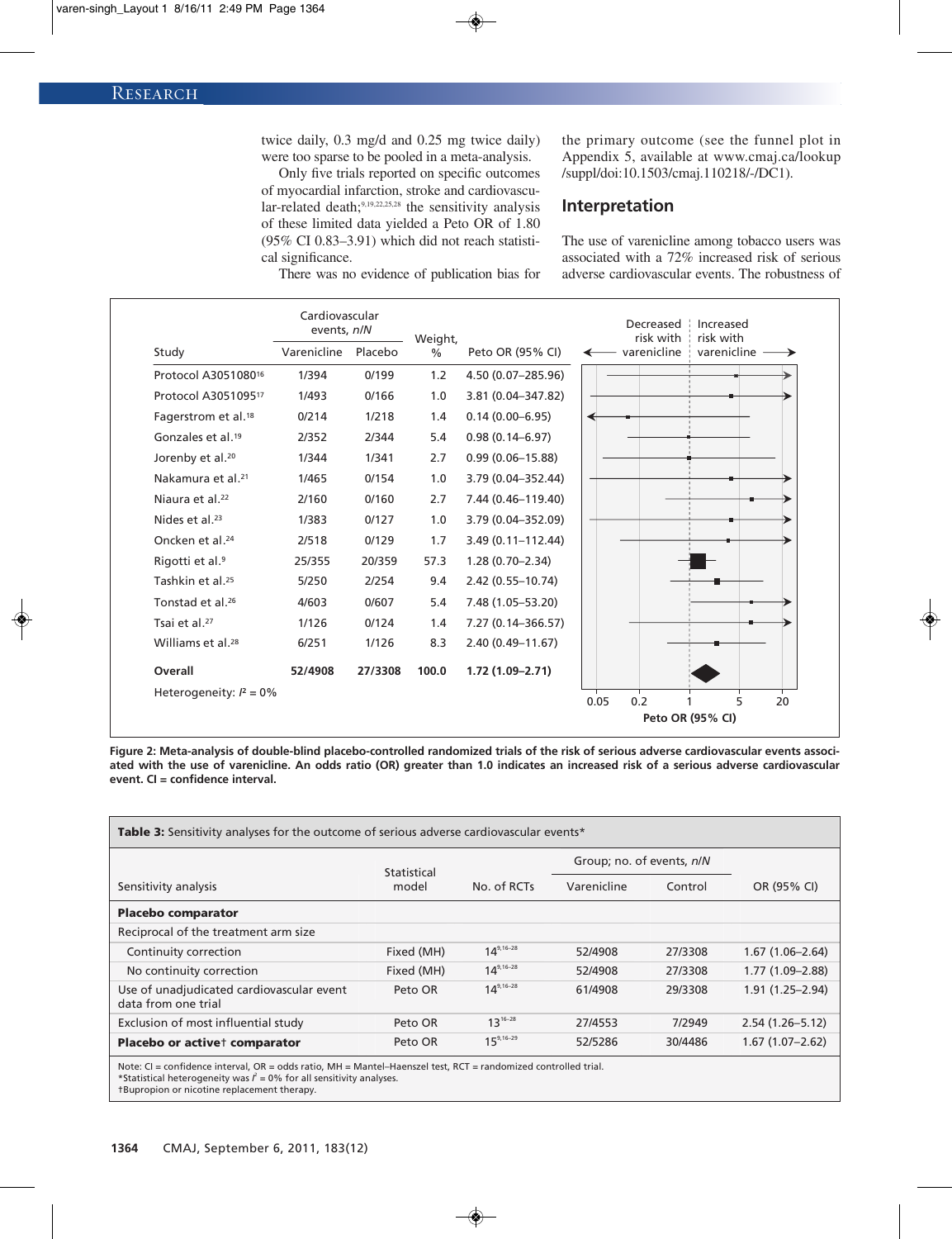the effect size to alternative statistical approaches or comparators in various sensitivity analyses suggests that this safety signal deserves further investigation. Although one can never entirely rule out chance occurrence, there are potential alternative explanations for these findings. One possibility is that the participants in the placebo arms experienced a lower rate of serious adverse cardiovascular events because of failure of randomization. A systematic failure of randomization is unlikely, because the baseline characteristics of the participants were well balanced between groups. However, despite achieving more than twofold higher rates of abstinence in the trials, which should potentially induce a cardiovascular benefit, the participants taking varenicline experienced an increased risk of serious adverse cardiovascular events.

Our finding needs to be interpreted in the context of other studies and the overall benefit–risk profile of varenicline. An earlier pooled analysis of data from clinical trials identified 22 serious ischemic and arrhythmic cardiac adverse events among 3940 patients allocated to receive varenicline compared with 4 such events among 1209 patients allocated to receive placebo (2.32 per 100 patient exposure-years for varenicline v. 1.63 per 100 patient exposure-years for placebo after accounting for differences in exposure). 5 Our meta-analysis extends the findings of this analysis: including the data from those studies plus the data from several other published studies, we found three times the number of serious adverse cardiovascular events among participants in the varenicline group (61/4908 for varenicline v. 29/3308 for placebo).

Varenicline increases the chances of a successful quit attempt by twofold compared with unassisted smoking cessation. <sup>1</sup> However, at the population level, most smokers quit unassisted.<sup>31</sup> The number needed to treat with varenicline for one additional person to successfully quit smoking is estimated to be 10 (95% CI 8–13).<sup>1</sup> Assuming a baseline risk of serious adverse cardiovascular events of 5.57% per year (among smokers with stable cardiovascular disease), <sup>9</sup> the number needed to harm (the number needed to cause one additional serious cardiovascular event) with varenicline is estimated to be 28 (95% CI 13 to 213) per year. The risk of additional serious adverse events associated with varenicline use includes the potential for serious neuropsychiatric symptoms such as depressed mood, agitation and suicidal thoughts. <sup>32</sup> These additional risks associated with varenicline have resulted in a boxed warning (the highest level of FDA warning) in the medication guide and a Risk Evaluation and Mitigation Strategy for

varenicline in the United States. <sup>32</sup> All smoking cessation therapies are approved for short-term use. Long-term efficacy and safety data are lacking for all currently approved therapies, including bupropion.

#### **Limitations**

The limitations of our meta-analysis stem mainly from the quality of reported summary data. The trials enrolled different populations, evaluated different doses of varenicline and had different lengths of follow-up and proportions lost to follow-up. Our estimates are imprecise owing to the low event rates. None of the trials was adequately powered to detect individual differences in cardiovascular events. Although the included trials were double blinded, differences in ascertainment mediated by the cardiac symptoms of nicotine withdrawal is possible. In the absence of source data, we could not assess for potential blinding failure, blinding biases or differences in ascertainment, or determine whether these events were immediate or delayed. <sup>33</sup> The cardiovascular events were not prespecified. Thus, we could not determine whether the diagnoses were clinical diagnoses or confirmed by established diagnostic criteria. Finally, the applicability of our findings to smokers with unstable cardiovascular disease remains uncertain because these people were excluded from the trials.

## **Conclusion**

Our meta-analysis raises safety concerns about the potential for an increased risk of serious adverse cardiovascular events associated with the use of varenicline among tobacco users. Despite the limitations of our analysis, our findings have potential regulatory and clinical implications. Drugs that receive priority review have limited safety data at the time of approval. <sup>34</sup> The initial safety signal regarding cardiovascular events in people using varenicline was not followed up by an adequately powered safety trial. Until such trials are conducted, clinicians should carefully balance the risk of serious cardiovascular events and serious neuropsychiatric adverse events associated with varenicline use against the known benefits of the drug on smoking cessation.

#### **Addendum**

In June 2011, the FDA announced the addition of a warning to the product label of Chantix (varenicline) about the small, increased risk of certain adverse cardiovascular events associated with the use of varenicline among smokers with cardiovascular disease. 35